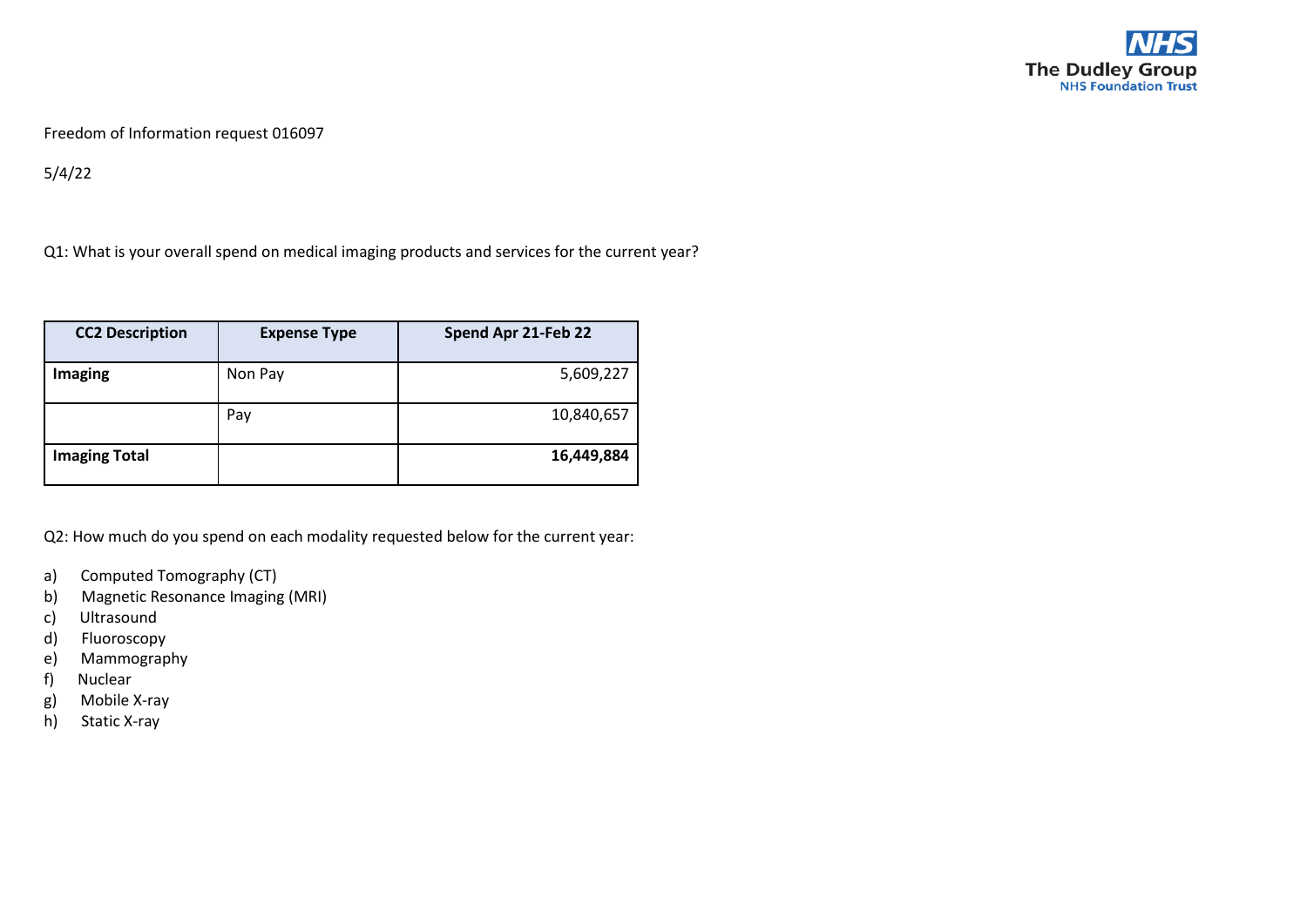| <b>CC2 Description</b>          | <b>CC5 Description</b>            | <b>Cost Centre Description</b>  | Apr 21- Feb 22<br>costs | <b>Comments</b>                                                     |
|---------------------------------|-----------------------------------|---------------------------------|-------------------------|---------------------------------------------------------------------|
| <b>Breast Screening Service</b> | <b>Imaging - Breast Screening</b> |                                 | 2,824,282               |                                                                     |
|                                 |                                   |                                 |                         |                                                                     |
| <b>Breast Screening Service</b> |                                   |                                 |                         |                                                                     |
| <b>Total</b>                    |                                   |                                 | 2,824,282               |                                                                     |
| Imaging                         | <b>Guest CT MRI Scanners</b>      | <b>Guest CT MRI Scanners</b>    | 137,182                 |                                                                     |
|                                 | Imaging - CT & MRI                |                                 |                         |                                                                     |
|                                 | <b>Scanning</b>                   | <b>MRI Scanner</b>              | 611,069                 |                                                                     |
|                                 |                                   | CT Scanner                      | 2,664,373               | Includes MRI costs                                                  |
|                                 | Imaging - Interventional          |                                 |                         |                                                                     |
|                                 | Radio                             | <b>Interventional Radiology</b> | 1,536,850               |                                                                     |
|                                 | <b>Imaging - Medical Staff</b>    | <b>Medical Staff Radiology</b>  | 5,164,249               |                                                                     |
|                                 | <b>Imaging - Nuclear Medicine</b> | <b>Nuclear Medicine</b>         | 538,012                 |                                                                     |
|                                 | <b>Imaging - Radiographic</b>     | Imaging - Radiographic          |                         |                                                                     |
|                                 | <b>Aides</b>                      | Aides                           | 1,181,426               |                                                                     |
|                                 | <b>Imaging - Ultrasound</b>       | Ultrasound                      | 1,266,902               |                                                                     |
|                                 | Imaging - X-ray                   | Radiology                       | 2,606,832               | Includes ultrasound, fluoroscopy, mobile x-ray and static x-<br>ray |
|                                 | <b>Imaging Admin</b>              | Imaging Admin Staff             | 609,453                 |                                                                     |
|                                 | X-ray Vascular Lab                | X-Ray Vascular Lab              | 133,535                 |                                                                     |
| <b>Imaging Total</b>            |                                   |                                 | 16,449,884              |                                                                     |